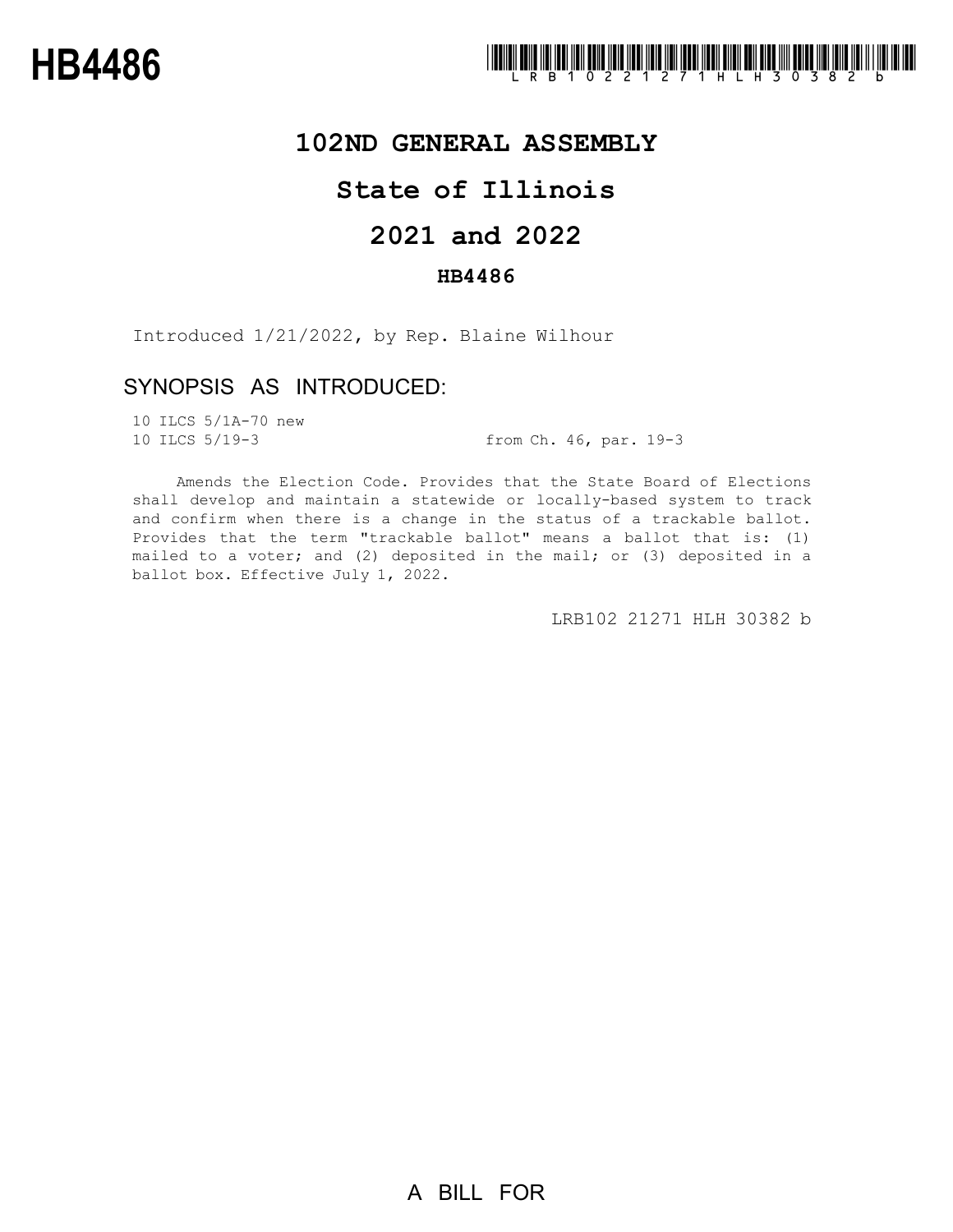1

AN ACT concerning elections.

#### **Be it enacted by the People of the State of Illinois, represented in the General Assembly:** 2 3

Section 5. The Election Code is amended by changing Section 19-3 and by adding Section 1A-70 as follows: 4 5

| 6             | $(10$ ILCS $5/1A-70$ new)                                     |
|---------------|---------------------------------------------------------------|
| 7             | Sec. 1A-70. Ballot tracking system.                           |
| $8\,$         | (a) As used in this Section:                                  |
| $\mathcal{G}$ | "Change in the status" means:                                 |
| 10            | (1) when a trackable ballot is mailed to a voter;             |
| 11            | an election official receives<br>(2)<br>when<br>voted<br>a    |
| 12            | trackable ballot; and                                         |
| 13            | (3) when a voted trackable ballot is counted.                 |
| 14            | "Trackable ballot" means a ballot that is:                    |
| 15            | (1) mailed to a voter in accordance with Article 19;          |
| 16            | and                                                           |
| 17            | deposited in the mail by a voter in accordance<br>(2)         |
| 18            | with Article 19; or                                           |
| 19            | (3) deposited in a ballot box by a voter in accordance        |
| 20            | with Article 15.                                              |
| 21            | "Voter registration database" means the statewide database    |
| 22            | established under Section 1A-45, or any successor statewide   |
| 23            | voter registration database established by the State Board of |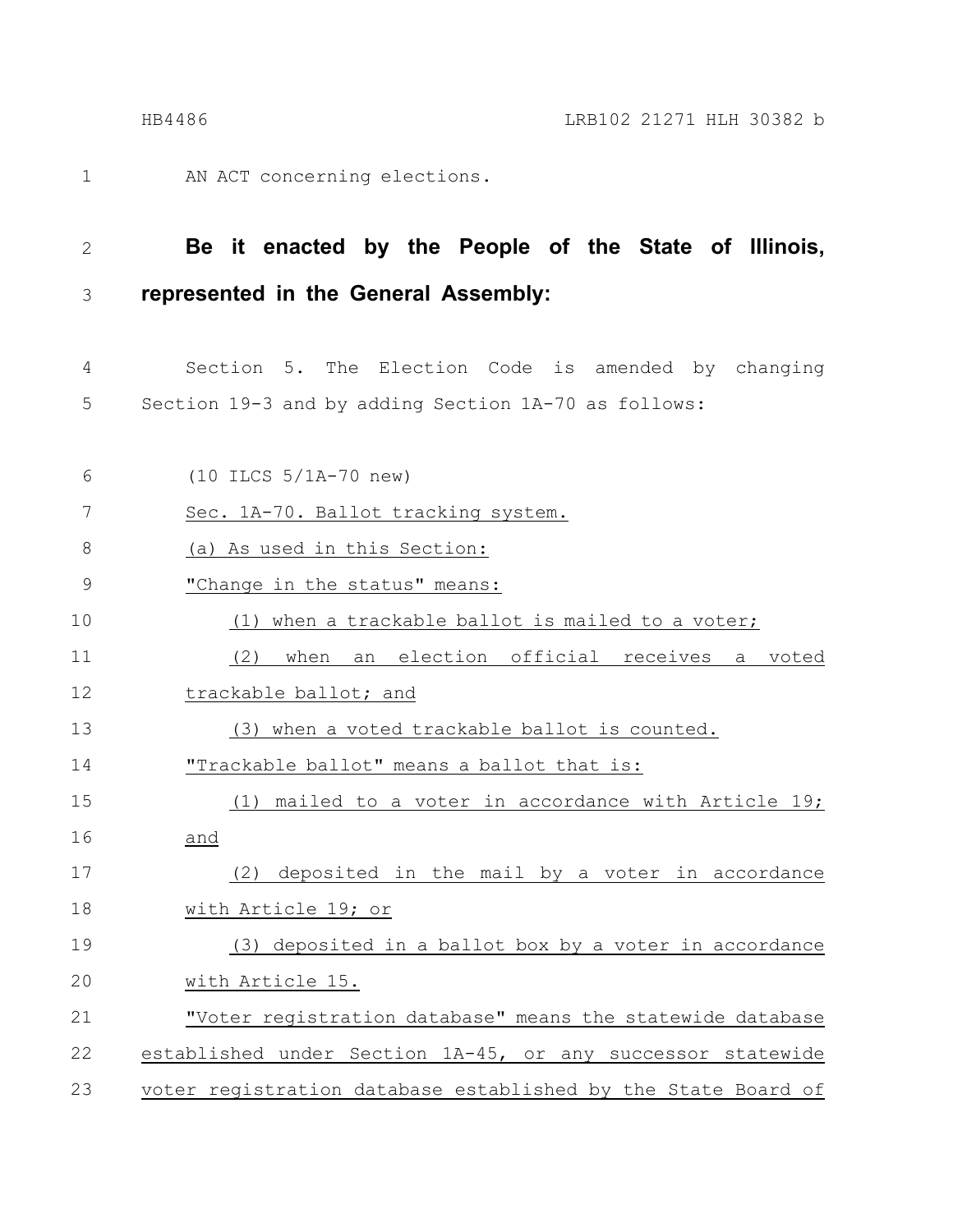| 1           | Elections, the Secretary of State, or both.                    |
|-------------|----------------------------------------------------------------|
| 2           | State Board of Elections shall develop and<br>(b)<br>The       |
| 3           | a statewide or locally-based system to track and<br>maintain   |
| 4           | confirm when there is a change in the status of a trackable    |
| 5           | ballot.                                                        |
| 6           | (c) The ballot tracking system shall be operational on or      |
| 7           | before July 1, 2022.                                           |
| 8           | (d) Beginning on July 1, 2022, if a voter elects to receive    |
| $\mathsf 9$ | electronic notifications regarding the status of the voter's   |
| 10          | trackable ballot, the ballot tracking system shall, when there |
| 11          | is a change in the status of the voter's trackable ballot:     |
| 12          | (1) send a text message notification to the voter if           |
| 13          | the voter's information in the voter registration database     |
| 14          | includes a mobile telephone number;                            |
| 15          | send an e-mail notification to the voter if the<br>(2)         |
| 16          | voter's information in the voter registration database         |
| 17          | includes an e-mail address; and                                |
| 18          | send a notification by another electronic means<br>(3)         |
| 19          | directed by the State Board of Elections.                      |
|             |                                                                |
| 20          | (10 ILCS 5/19-3) (from Ch. 46, par. 19-3)                      |
| 21          | Sec. 19-3. Application for a vote by mail ballot.              |
| 22          | (a) The application for a vote by mail ballot for a single     |
| 23          | election shall be substantially in the following form:         |
| 24          | APPLICATION FOR VOTE BY MAIL BALLOT                            |
| 25          | To be voted at the  election in the County of  and             |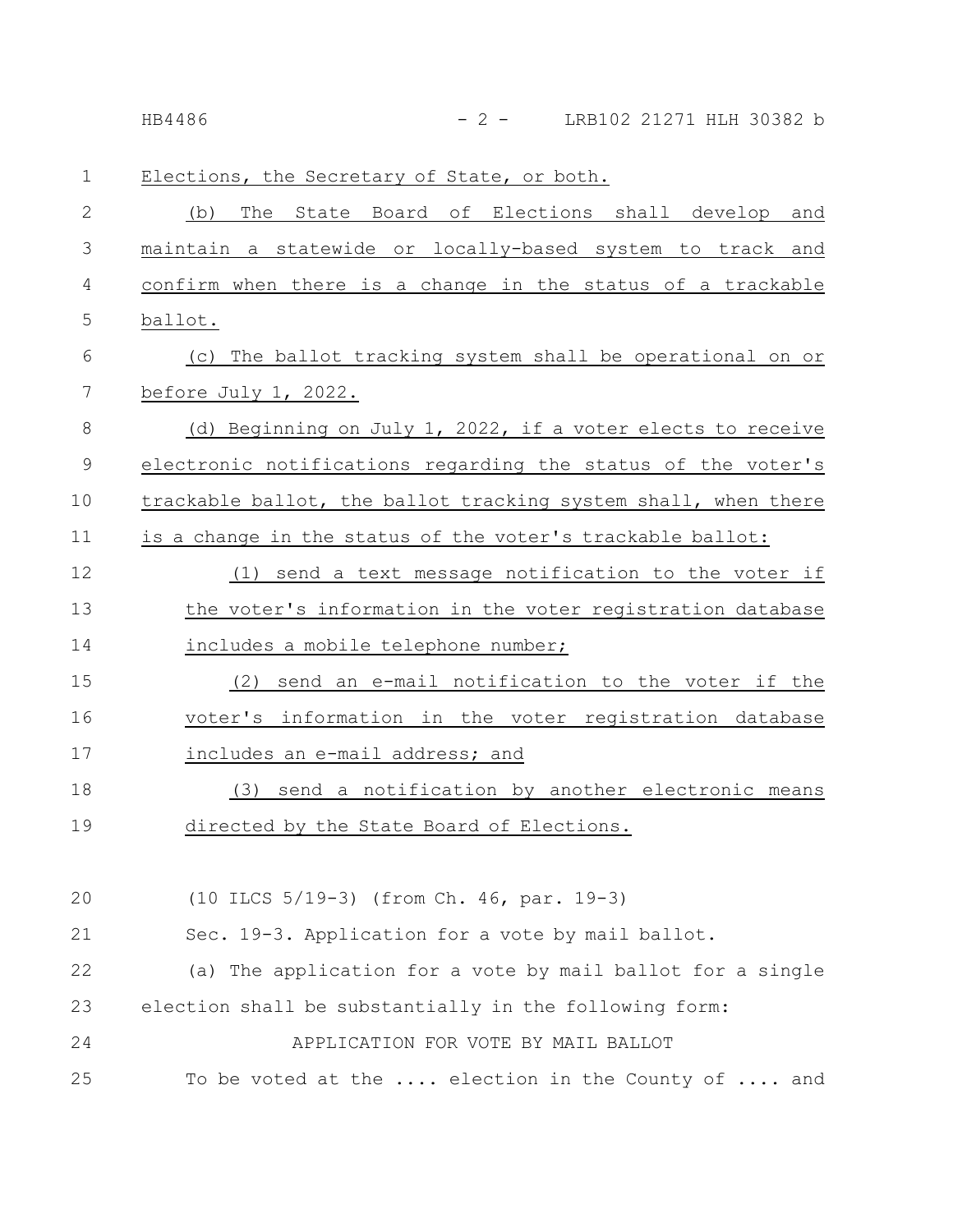State of Illinois, in the .... precinct of the (1) \*township of .... (2) \*City of .... or (3) \*.... ward in the City of .... 1 2

I state that I am a resident of the .... precinct of the (1) \*township of .... (2) \*City of .... or (3) \*.... ward in the city of .... residing at .... in such city or town in the county of .... and State of Illinois; that I have lived at such address for .... month(s) last past; that I am lawfully entitled to vote in such precinct at the .... election to be held therein on ....; and that I wish to vote by vote by mail ballot. 3 4 5 6 7 8 9 10

I hereby make application for an official ballot or ballots to be voted by me at such election, and I agree that I shall return such ballot or ballots to the official issuing the same prior to the closing of the polls on the date of the election or, if returned by mail, postmarked no later than election day, for counting no later than during the period for counting provisional ballots, the last day of which is the 14th day following election day. 11 12 13 14 15 16 17 18

I understand that this application is made for an official vote by mail ballot or ballots to be voted by me at the election specified in this application and that I must submit a separate application for an official vote by mail ballot or ballots to be voted by me at any subsequent election. 19 20 21 22 23

Under penalties as provided by law pursuant to Section 29-10 of the Election Code, the undersigned certifies that the statements set forth in this application are true and correct. 24 25 26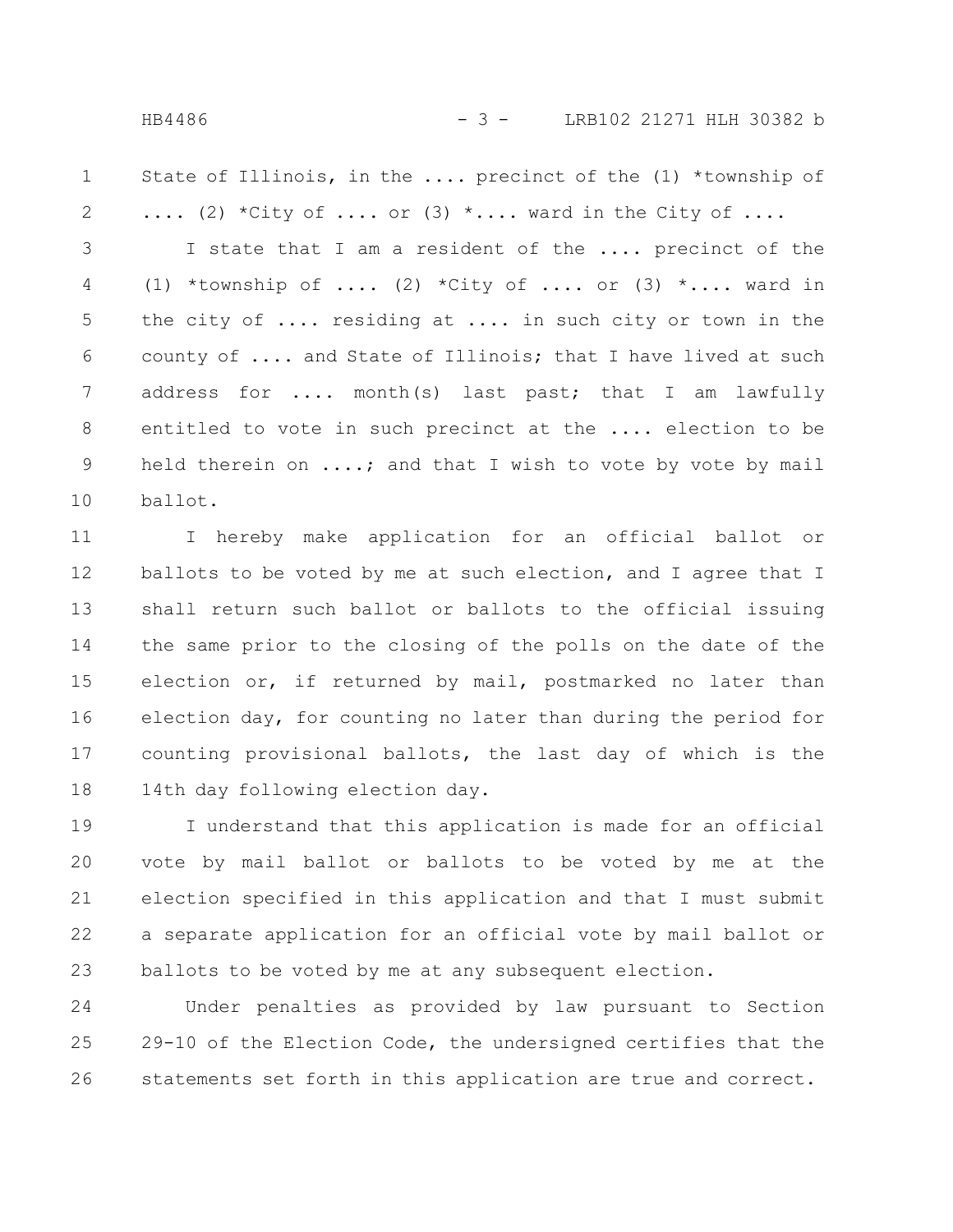### HB4486 - 4 - LRB102 21271 HLH 30382 b

.... \*fill in either  $(1)$ ,  $(2)$  or  $(3)$ . Post office address to which ballot is mailed: ............................................................ (b) The application for permanent vote by mail status shall be substantially in the following form: APPLICATION FOR PERMANENT VOTE BY MAIL STATUS I am currently a registered voter and wish to apply for permanent vote by mail status. I state that I am a resident of the City of .... residing at .... in such city in the county of .... and State of Illinois; that I have lived at such address for .... month(s) last past; that I am lawfully entitled to vote in such precinct at the .... election to be held therein on ....; and that I wish to vote by vote by mail ballot in: ..... all subsequent elections that do not require a party designation. ..... all subsequent elections, and I wish to receive a .................. Party vote by mail ballot in elections that require a party designation. I hereby make application for an official ballot or ballots to be voted by me at such election, and I agree that I shall return such ballot or ballots to the official issuing the same prior to the closing of the polls on the date of the election or, if returned by mail, postmarked no later than election day, for counting no later than during the period for 1 2 3 4 5 6 7 8 9 10 11 12 13 14 15 16 17 18 19 20 21 22 23 24 25 26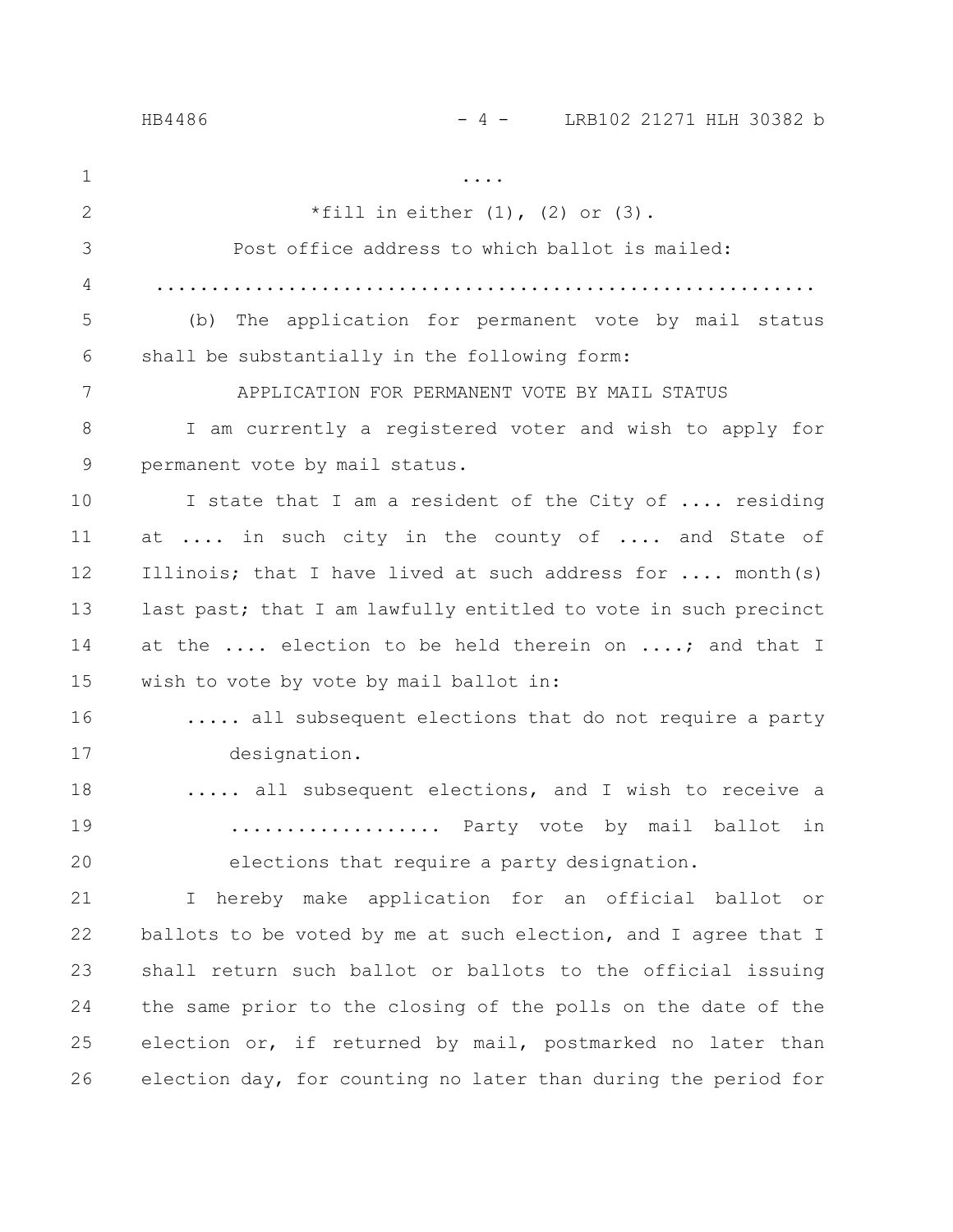HB4486 - 5 - LRB102 21271 HLH 30382 b

counting provisional ballots, the last day of which is the 14th day following election day. 1 2

Under penalties as provided by law under Section 29-10 of the Election Code, the undersigned certifies that the statements set forth in this application are true and correct. 3 4 5

6

7

Post office address to which ballot is mailed:

....

............................................................ 8

(c) However, if application is made for a primary election ballot, such application shall require the applicant to designate the name of the political party with which the applicant is affiliated. The election authority shall allow any voter on permanent vote by mail status to change his or her party affiliation for a primary election ballot by a method and deadline published and selected by the election authority. 9 10 11 12 13 14 15

(d) If application is made electronically, the applicant shall mark the box associated with the above described statement included as part of the online application certifying that the statements set forth in the application under subsection (a) or (b) are true and correct, and a signature is not required. 16 17 18 19 20 21

(e) Any person may produce, reproduce, distribute, or return to an election authority an application under this Section. If applications are sent to a post office box controlled by any individual or organization that is not an election authority, those applications shall (i) include a 22 23 24 25 26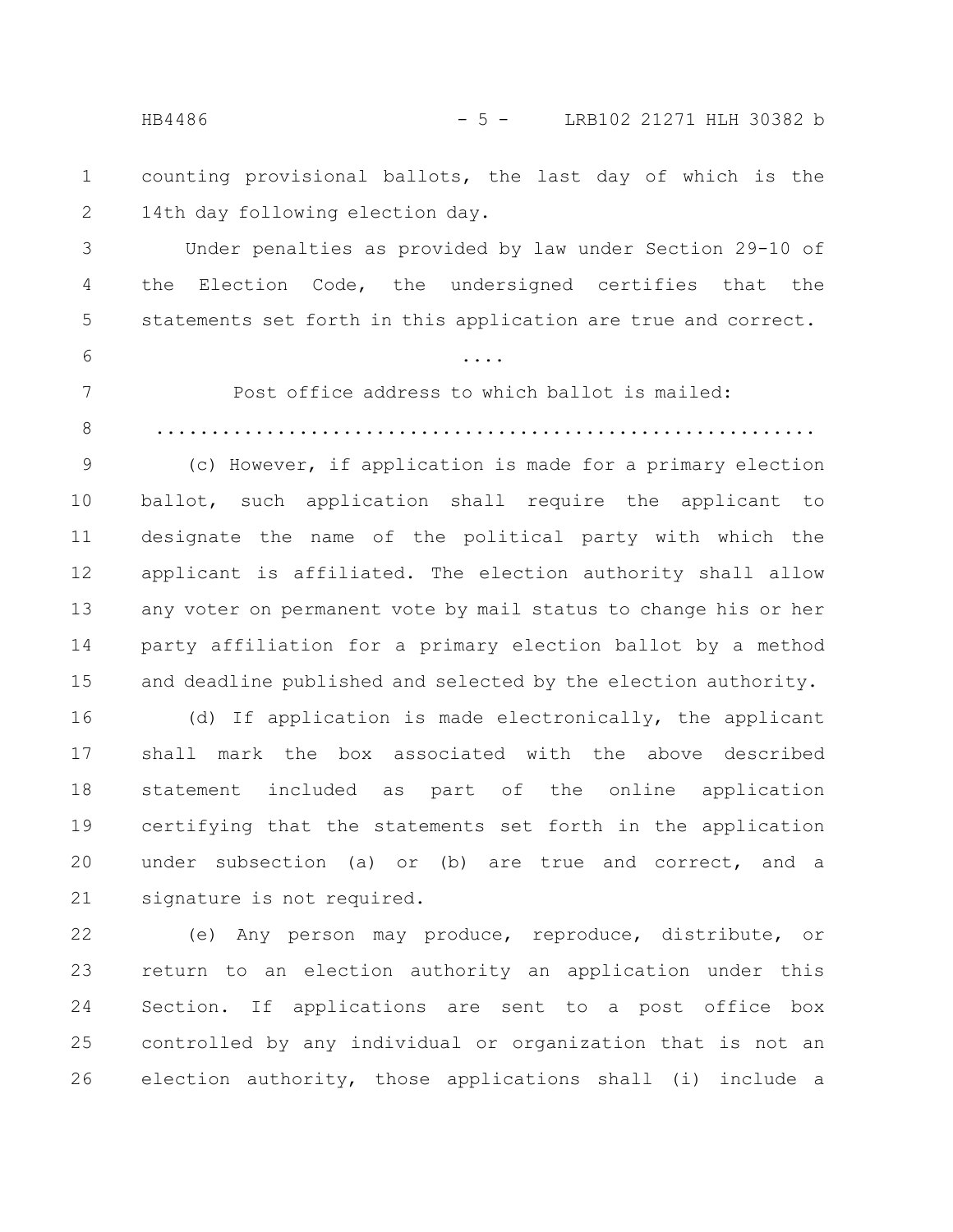valid and current phone number for the individual or organization controlling the post office box and (ii) be turned over to the appropriate election authority within 7 days of receipt or, if received within 2 weeks of the election in which an applicant intends to vote, within 2 days of receipt. Failure to turn over the applications in compliance with this paragraph shall constitute a violation of this Code and shall be punishable as a petty offense with a fine of \$100 per application. Removing, tampering with, or otherwise knowingly making the postmark on the application unreadable by the election authority shall establish a rebuttable presumption of a violation of this paragraph. Upon receipt, the appropriate election authority shall accept and promptly process any application under this Section submitted in a form substantially similar to that required by this Section, including any substantially similar production or reproduction generated by the applicant. 1 2 3 4 5 6 7 8 9 10 11 12 13 14 15 16 17

(f) An election authority may combine the applications in subsections (a) and (b) onto one form, but the distinction between the applications must be clear and the form must provide check boxes for an applicant to indicate whether he or she is applying for a single election vote by mail ballot or for permanent vote by mail status. 18 19 20 21 22 23

(g) Beginning on July 1, 2022, the application shall also include substantially the following provision, along with a provision to allow the voter to specifically consent to 24 25 26